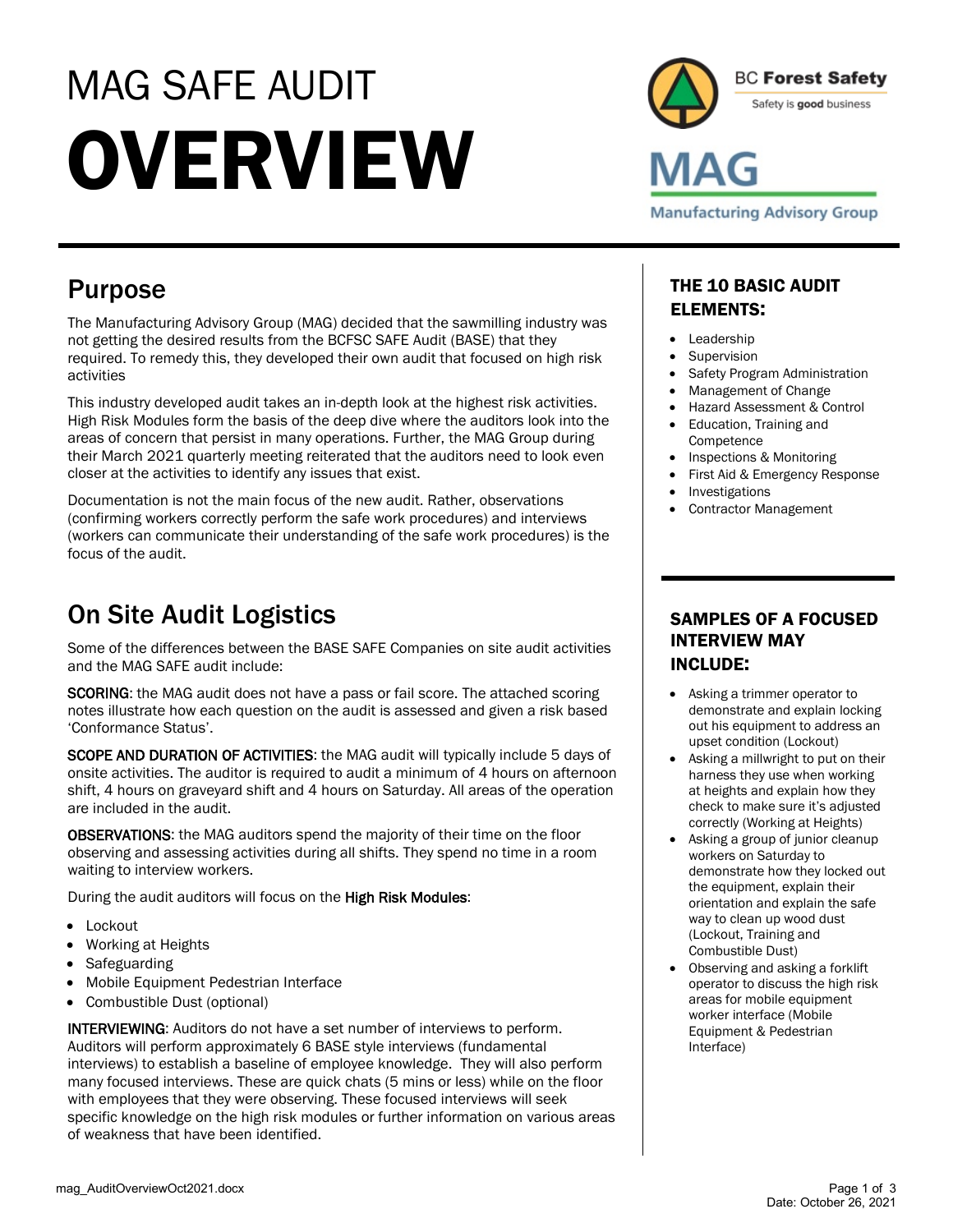RESOURCES: To perform an effective and efficient audit, the MAG auditors will need the following resources:

- A dedicated site contact. This is usually the site safety supervisor.
- A guide while performing observations and interviews. This can be the site safety supervisor, a JOHSC worker representative or a supervisor.
- A knowledgeable worker that can spell off a worker when the quick chats take place. These quick chats usually take place on the floor or in a quiet area of the operation in close proximity to the interviewee's workstation.
- A site orientation prior to starting work in production areas.

| <b>CONFORMANCE</b><br><b>STATUS</b>        | <b>RISK</b>      | <b>SCORING</b>                                                   | <b>DEFINITIONS / EXAMPLES</b>                                                                                                                                                                                                                                                 | <b>TIMELINE TO</b><br><b>ADDRESS BY</b>                                                                                               | <b>SAFE STATUS</b>                                                                                                                                                                                                    |
|--------------------------------------------|------------------|------------------------------------------------------------------|-------------------------------------------------------------------------------------------------------------------------------------------------------------------------------------------------------------------------------------------------------------------------------|---------------------------------------------------------------------------------------------------------------------------------------|-----------------------------------------------------------------------------------------------------------------------------------------------------------------------------------------------------------------------|
| <b>MAJOR</b><br>NON-<br><b>CONFORMANCE</b> | $\mathbf 0$      | Imminent<br>Danger                                               | Immediate action required during the audit to<br>prevent serious injury, death or other catastrophic<br>outcome.                                                                                                                                                              | Audit stops<br>until hazard is<br>addressed.<br>(immediate<br>to auditor &<br>BCFSC)<br>45 days or<br>less<br>(to auditor &<br>BCFSC) | LSA - SAFE<br>certification (if<br>present) will be<br>removed within 45<br>days of issue of<br>report to company<br>after QA if issues<br>are not<br>satisfactorily<br>addressed (at time<br>of audit - Soft<br>LSA) |
|                                            | 1                | <b>Critical Risk</b><br>System<br>non-<br>compliance             | Situation with potential for catastrophic incident<br>On-going and repeated non-compliant<br>condition/practice.<br>Non-compliance situation with a high likelihood of<br>regulatory enforcement/and or penalties/sanctions.<br>Demonstrated lack of "due diligence".         |                                                                                                                                       |                                                                                                                                                                                                                       |
|                                            | $\overline{2}$   | <b>Critical Risk</b><br>Event non-<br>compliance                 | Situation with potential for catastrophic incident<br>One time and non-repeated non-compliant<br>condition/practice.<br>Non-compliance situation with a high likelihood of<br>regulatory enforcement/and or penalties/sanctions.<br>Demonstrated presence of "due diligence". |                                                                                                                                       |                                                                                                                                                                                                                       |
|                                            | 3                | High Risk<br>System non-<br>compliance                           | Situation with potential for serious (but not<br>catastrophic) incident.<br>Non-compliance situation with a predicted outcome<br>of regulatory enforcement without monetary sanction<br>Demonstrated presence of "due diligence"                                              |                                                                                                                                       |                                                                                                                                                                                                                       |
|                                            | $\boldsymbol{4}$ | High Risk<br>Event non-<br>compliance                            | Situation with potential for serious (but not<br>catastrophic) incident.<br>Non-compliance situation with a predicted outcome<br>of regulatory enforcement without monetary sanction.<br>Demonstrated presence of "due diligence"                                             |                                                                                                                                       |                                                                                                                                                                                                                       |
| <b>MINOR</b><br>NON-<br><b>CONFORMANCE</b> | 5                | Moderate<br>Risk non-<br>compliance                              | Situation unlikely to result in injury without other<br>factors applying (based on Observation and/or<br>Interviews - physical condition).<br>Non-conformance unlikely to result in regulatory<br>intervention during a routine inspection                                    | 3 years or<br>before next<br>audit<br>(Continual<br>Improvements<br>CAL)                                                              | <b>SAFE</b> certified                                                                                                                                                                                                 |
|                                            | 6                | Moderate<br><b>Risk</b><br>administrativ<br>e non-<br>compliance | Non-conformance is strictly administrative (based on<br>Policy, Procedures and/or Records) and does not<br>involve a physical condition or work practice.<br>Non-conformance unlikely to result in regulatory<br>intervention during a routine inspection                     |                                                                                                                                       |                                                                                                                                                                                                                       |
| <b>CONFORMANCE</b>                         | 7                | Generally<br>Acceptable                                          | Generally, satisfies regulatory, company and audit<br>requirements and generally accepted industry<br>practices.                                                                                                                                                              | n/app                                                                                                                                 |                                                                                                                                                                                                                       |
|                                            | 8                | Exceeds<br>Expectations                                          | Exceeds previous findings for this operation and adds<br>measurable / assessable value to the situation                                                                                                                                                                       |                                                                                                                                       |                                                                                                                                                                                                                       |
|                                            | $\boldsymbol{9}$ | <b>Best Practice</b>                                             | Should be shared with industry as a benchmark.<br>Usually too overly complex, onerous, expensive<br>and/or technically specialized for general adoption                                                                                                                       | 365 days<br>(to MAG /<br>BCFSC)                                                                                                       |                                                                                                                                                                                                                       |
|                                            | 10               | Optimal                                                          | A best practice benchmark that is likely readily<br>adoptable by industry (all sizes of companies) and<br>should reasonably result in a significant improvement<br>over current industry practice                                                                             | 90 days<br>(to MAG /<br>BCFSC)                                                                                                        |                                                                                                                                                                                                                       |